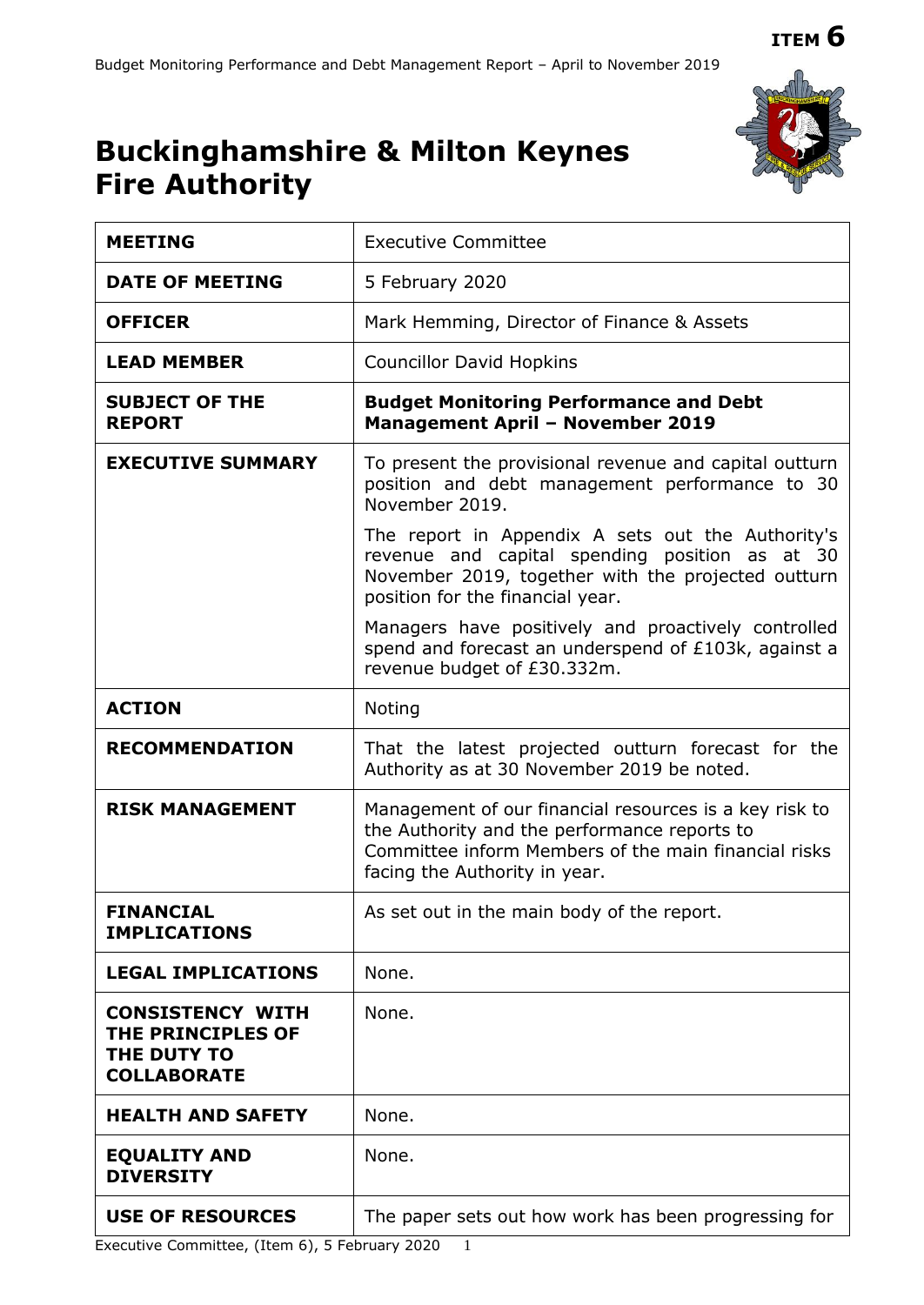|                               | achieving greater financial ownership and<br>accountability for resources attached to the delivery of<br>specific aims and objectives of the Authority.                             |  |  |  |  |
|-------------------------------|-------------------------------------------------------------------------------------------------------------------------------------------------------------------------------------|--|--|--|--|
| <b>PROVENANCE SECTION</b>     | <b>Background</b>                                                                                                                                                                   |  |  |  |  |
| &<br><b>BACKGROUND PAPERS</b> | Medium Term Financial Plan 2019/20 to 2021/22, CFA<br>Meeting 8 February 2019:<br>https://bucksfire.gov.uk/files/2715/4894/2543/ITEM<br>8c Medium Term Financial Plan 2019-20qb.pdf |  |  |  |  |
|                               |                                                                                                                                                                                     |  |  |  |  |
| <b>APPENDICES</b>             | Appendix A – Budget Monitoring Performance and<br>Debt Management April - November 2019                                                                                             |  |  |  |  |
| <b>TIME REQUIRED</b>          | 10 Minutes                                                                                                                                                                          |  |  |  |  |
| <b>REPORT ORIGINATOR</b>      | Asif Hussain                                                                                                                                                                        |  |  |  |  |
| <b>AND CONTACT</b>            | ahussain@bucksfire.gov.uk                                                                                                                                                           |  |  |  |  |
|                               | 01296 744421                                                                                                                                                                        |  |  |  |  |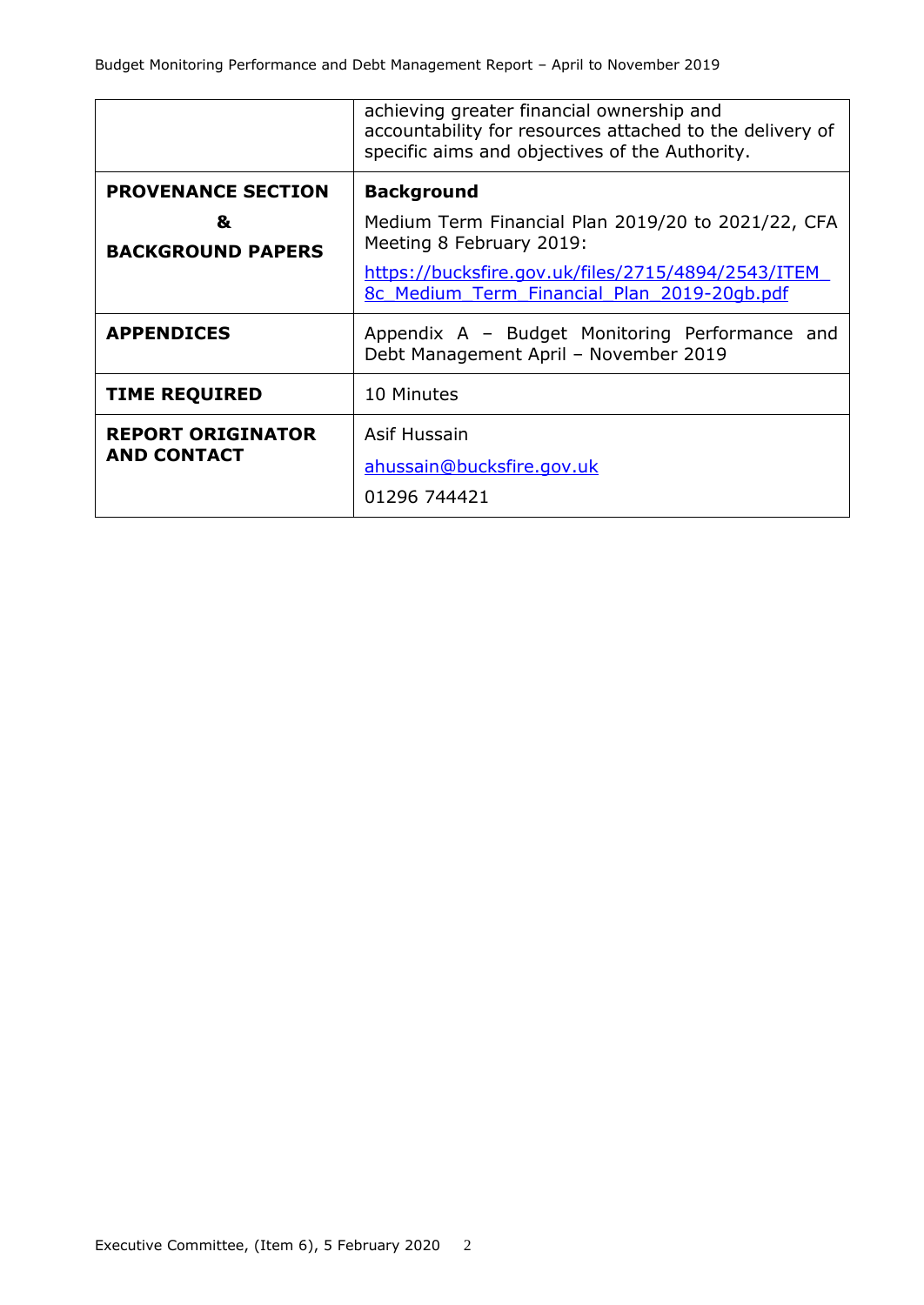#### **1. Revenue Forecasts by Service Area**

**Table 1** The table below shows the budget and actual expenditure for each directorate as at the end of November 2019. The budget of £30.3m is compared to the forecast outturn to give a forecast year-end underspend of £103k.

|                                                     |                                  |                     | <b>Actual Year to</b> | <b>Forecast</b> | <b>Projected Year</b> |
|-----------------------------------------------------|----------------------------------|---------------------|-----------------------|-----------------|-----------------------|
| <b>Directorate</b>                                  | <b>Area Manager</b>              | <b>Total Budget</b> | <b>Date</b>           | Outturn         | <b>End Variance</b>   |
|                                                     |                                  |                     | £                     |                 | £                     |
| Corporate Core                                      | Corporate Management             | 1,089,200           | 621,906               | 1,023,144       | $-66,056$             |
|                                                     | Legal & Governance               | 332,100             | 212,508               | 336,671         | 4,571                 |
| <b>Corporate Core Total</b>                         |                                  | 1,421,300           | 834,414               | 1,359,815       | $-61,485$             |
|                                                     | Finance & Procurement            | 894,790             | 776,662               | 859,808         | $-34,982$             |
| Finance & Assets                                    | Resource Management              | 2,962,300           | 2,122,539             | 3,060,609       | 98,309                |
| <b>Finance &amp; Assets Total</b>                   |                                  | 3,857,090           | 2,899,202             | 3,920,417       | 63,327                |
| People & Organisation                               | Training & Development           | 2,020,400           | 1,968,212             | 1,892,519       | $-127,881$            |
| Development                                         | <b>Operations &amp; Services</b> | 694,790             | 450,874               | 720,743         | 25,953                |
| <b>People &amp; Organisation Development Total</b>  |                                  | 2,715,190           | 2,419,086             | 2,613,262       | $-101,928$            |
|                                                     | Service Delivery                 | 17,538,300          | 10,103,572            | 16,373,551      | $-1,164,749$          |
| Delivery, Corporate Development<br>& Planning       | Service Development              | 541,380             | 432,236               | 512,433         | $-28,947$             |
|                                                     | IT & Communications              | 1,810,900           | 1,192,369             | 1,825,189       | 14,289                |
| Delivery, Corporate Development & Planning Total    |                                  | 19,890,580          | 11,728,177            | 18,711,173      | $-1,179,407$          |
|                                                     | Capital Charges                  | 1,713,000           |                       | 2,273,000       | 560,000               |
| <b>Statutory Accounting &amp;</b>                   | Contingency                      | 500,000             |                       | 893,387         | 393,387               |
| Contingency                                         | Non Distributed Costs            | 229,500             | 167,010               | 229,000         | $-500$                |
|                                                     | Savings                          | 5,800               |                       |                 | $-5,800$              |
| <b>Statutory Accounting &amp; Contingency Total</b> |                                  | 2,448,300           | 167,010               | 3,395,387       | 947,087               |
| <b>Total Expenditure</b>                            |                                  | 30,332,460          | 18,047,889            | 30,000,054      | $-332,406$            |
| <b>Total Funding</b>                                |                                  | $-30,332,460$       | $-20,135,456$         | $-30,102,649$   | 229,811               |
| <b>Net Position</b>                                 |                                  | O                   | $-2,087,568$          | $-102,595$      | $-102,595$            |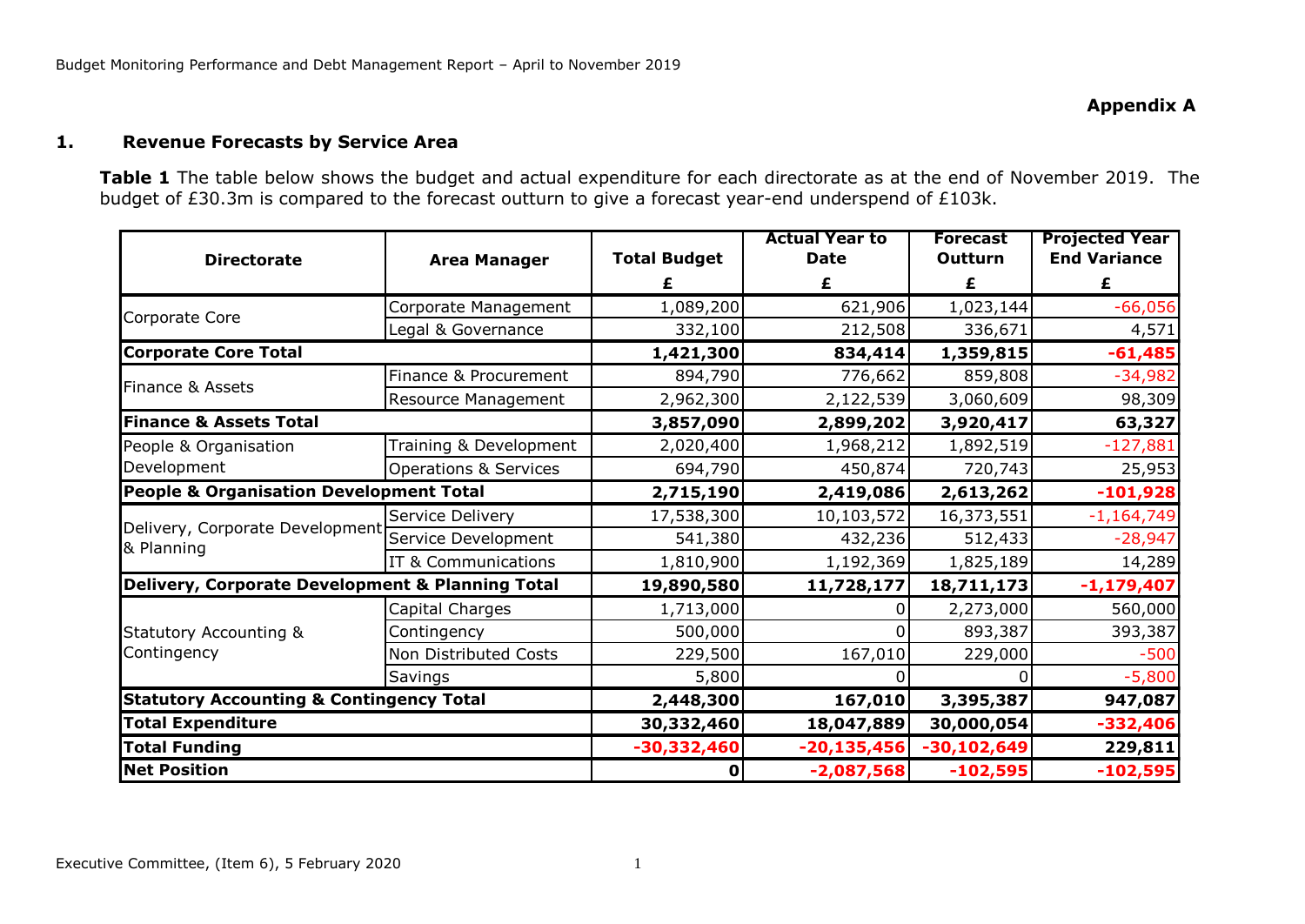The key variations in directorate budgets compared to year-end outturn shown above in Table 1 are:

**Corporate Management £61k under** – The underspend predominantly relates to a restructure of the Senior Management team whereby the Director of People & Organisational Development post has been removed.

**Finance & Assets £63k over –** This overspend is mainly attributable to employee costs predominantly within workshops as a result of vacant technician post which are currently being filled with agency cover. In addition to this, the Equipment team and Property team have posts which have been job re-evaluated or awarded temporary ARA's which resulted in in-year overspends.

**People & Organisational Development (POD) £102k under** - The overall underspend predominantly relates to the Human Resources restructure which went live 1 August 2019. As a result of the restructure, underspends are seen within employee costs due to vacant posts or new starters not at the top of their pay scale. In addition to this there was a vacant post within the operational training team for the first quarter, which has now been filled and a vacant position in the operational assurance team which is expected to be vacant until April 2020. Underspends are also being seen within supplies and services relating to operational assurance audit and consultancy fees, which have resulted in actual costs being lower than originally projected.

**Delivery, Corporate Development & Planning £1,179k under** - The overall underspend for the directorate is primarily due to oncall firefighter employment being significantly below budgeted establishment levels. Furthermore there are several vacant Wholetime posts throughout the Fire Authority which also contribute towards the favourable variance. The under established wholetime stations have a direct impact on the bank system as the cover provided to the stations is charged to the bank budget. Therefore underspends in under established stations are partially offset by overspends shown within the bank system.

**Statutory Accounting & Contingency £947k over** - The costs for all firefighter apprentices are seen here and therefore the overspend seen within Contingency primarily relates to their employee and training costs. In March 2019, a further 16 apprentice firefighters were recruited of which 14 completed their training and are now station based, with two leaving the apprenticeship. In total, we currently have 28 firefighter apprentices in post following 12 firefighter apprentices completing their apprenticeships in September and have been offered substantive Wholetime posts which they have transferred into.

The overspend of £560k seen within Capital Charges relates to the additional in-year revenue contribution to capital of which, £490k was approved by the Fire Authority at its meeting on 18 September 2019. The remaining £70k was approved by SMB for additional white fleet purchases within the capital programme.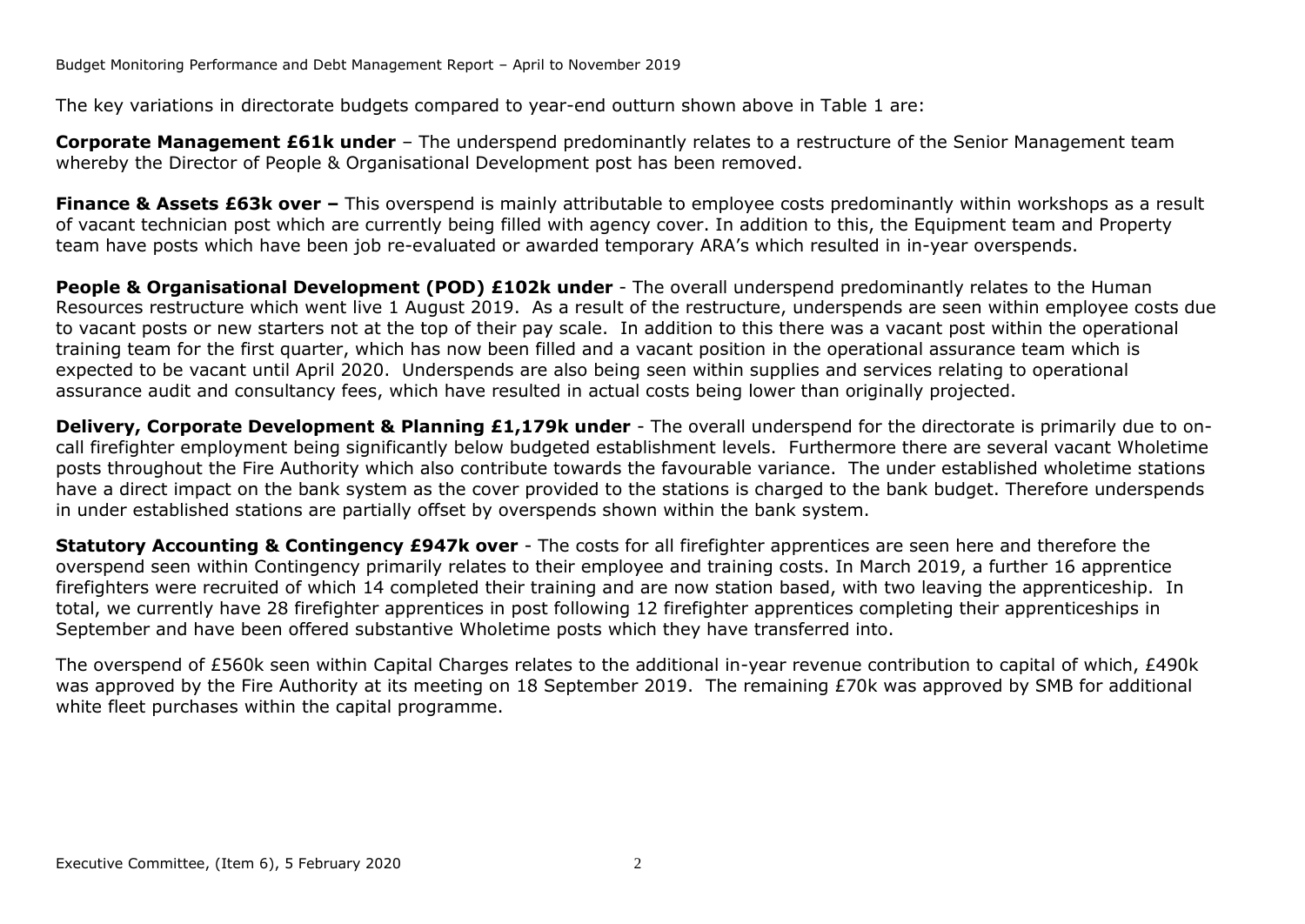Budget Monitoring Performance and Debt Management Report – April to November 2019

## **2. Direct Employee Costs**

**Table 2** shows the budget and provisional outturn for each sub-heading within the direct employees subjective as at the end of November 2019.

| <b>Staffing</b>    | <b>Total Plan</b> | <b>Actual Year</b><br>to Date | <b>Forecast</b><br>Outturn | <b>Projected Year</b><br><b>End Variance</b> |  |
|--------------------|-------------------|-------------------------------|----------------------------|----------------------------------------------|--|
|                    | £                 | £                             | £                          | £                                            |  |
| Wholetime          | 14,793,540        | 9,198,455                     | 14,356,606                 | $-436,934$                                   |  |
| On-Call            | 1,824,350         | 763,208                       | 939,518                    | $-884,832$                                   |  |
| Apprentices        |                   | 666,809                       | 893,387                    | 893,387                                      |  |
| Support            | 4,412,090         | 2,720,273                     | 4,157,190                  | $-254,900$                                   |  |
| Technicians        | 285,800           | 146,908                       | 243,893                    | $-41,907$                                    |  |
| Sessional          | 90,790            | 32,386                        | 59,976                     | $-30,814$                                    |  |
| Agency Staff       | 57,000            | 81,433                        | 202,286                    | 145,286                                      |  |
| <b>Grand Total</b> | 21,463,570        | 13,609,472                    | 20,852,856                 | $-610,714$                                   |  |

**Wholetime** – The underspend relating to the wholetime firefighters budget is due to establishment levels being lower than budgeted.

**On Call** – On-call firefighter employment is currently significantly under budgeted establishment levels.

**Apprentices** – The expenditure for apprentices is seen under contingency. Apprentices assist in ensuring sufficient staff numbers are available to deliver our resourcing model. The overspend in apprentice costs is offset by the underspends seen in wholetime and oncall budgeted establishments.

**Support Staff** – There is a forecast net underspend on support staff budgets across the directorates.

Agency Staff – Agency staff have been used to cover interim vacancies within support staff roles and this offsets the underspend on support staff.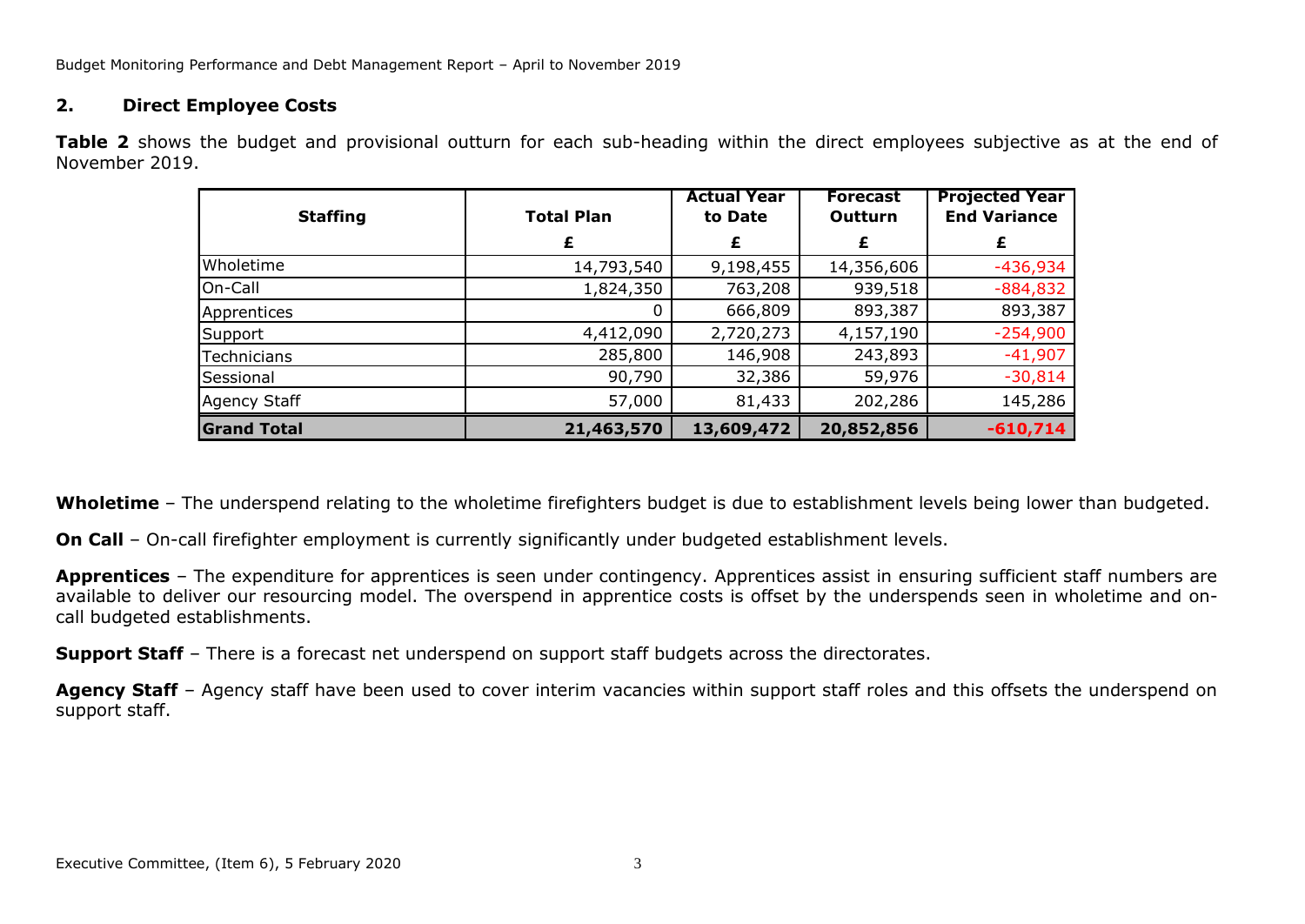Budget Monitoring Performance and Debt Management Report – April to November 2019

## **3. Bank cost analysis**

The graph and Table 3 below show wholetime operational staff costs from 2015/16 onwards, with Bank payments forming a significant part of these from 2016/17. The total costs for 2019/20 for wholetime (excluding bank costs) have increased due to increases in employer contributions following Government's decision to decrease the discount rate used to value unfunded public sector pension schemes.

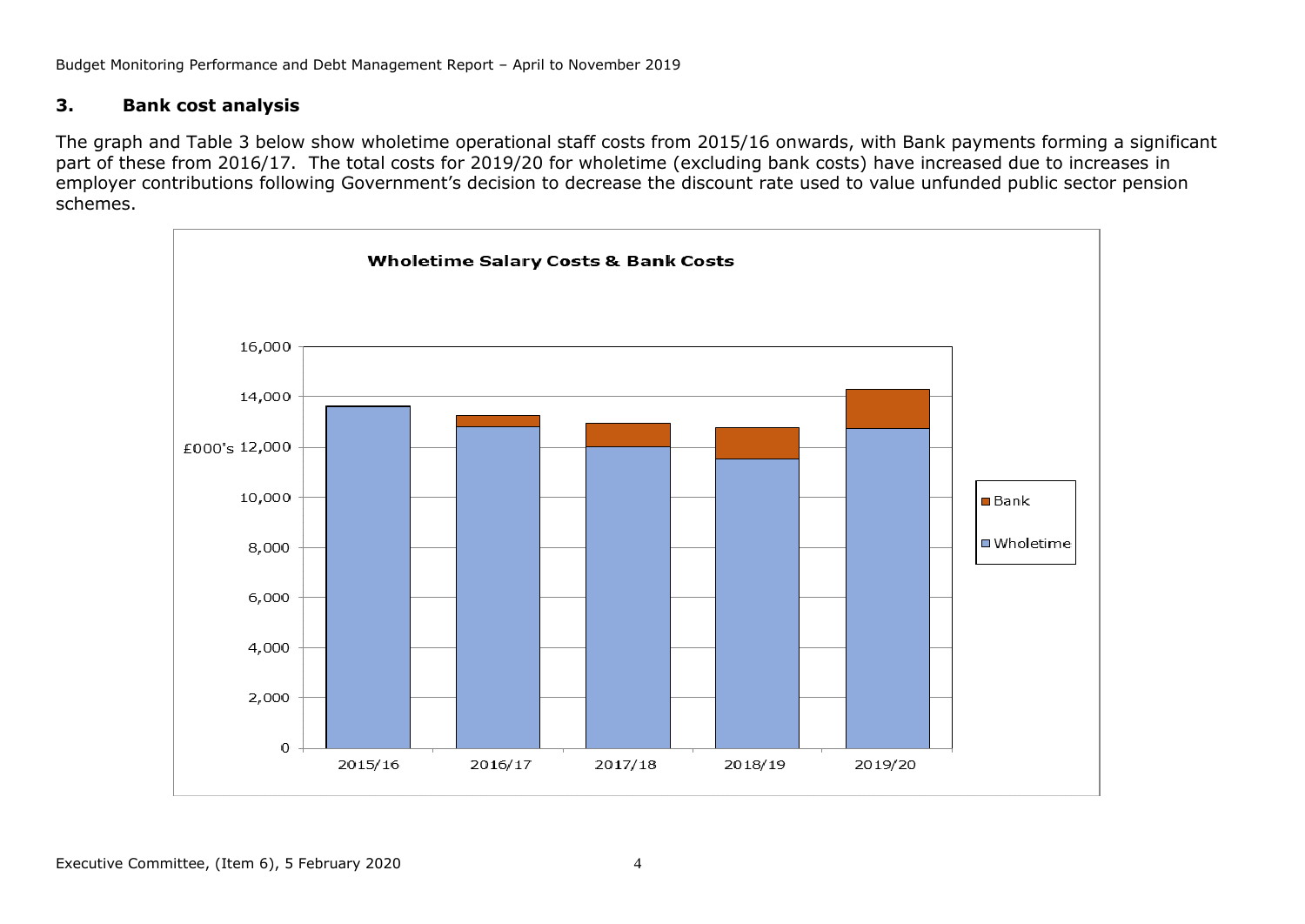# **Table 3**

| WT & Bank - including NI and Pension |            |            |            |            |            |
|--------------------------------------|------------|------------|------------|------------|------------|
| <b>WT &amp; Bank</b>                 | 2015/16    | 2016/17    | 2017/18    | 2018/19    | 2019/20    |
| Wholetime                            | 13,603,248 | 12,844,792 | 12,011,914 | 11,563,935 | 13,018,606 |
| Bank                                 | 24,592     | 411,864    | 953,506    | 1,228,667  | 1,338,000  |
| <b>Total</b>                         | 13,627,840 | 13,256,657 | 12,965,420 | 12,792,602 | 14,356,606 |

The Authority has been proactive in developing resilient resourcing models in order to meet known risk and demand levels of the service, while maintaining response standards. Examples of this approach include operating with a smaller regular establishment, which is reinforced by on-call and wholetime firefighters working 'Bank' shifts, as well as a number of firefighters on more flexible local terms and conditions.

With a smaller regular establishment being achieved via falling staff numbers from 2013/14 due to retirements and leavers, the 'Bank system' offers a flexible resource, designed to maintain appliance availability in the event of crewing shortfalls.

# **4. Major Risk Areas**

The monitoring process will focus more attention on areas identified by management as high risk. An initial assessment of the main financial risks faced has been undertaken by Finance against the following categories:

- High value budgets
- Historically volatile budgets
- Demand led income and expenditure budgets

|     |                                                                    | <b>Total Budget</b> | <b>Actual Year</b><br>to Date | <b>Forecast</b><br><b>Outturn</b> | Projected<br><b>Year End</b><br><b>Variance</b> |
|-----|--------------------------------------------------------------------|---------------------|-------------------------------|-----------------------------------|-------------------------------------------------|
| А.  | Employee Direct Costs                                              | 21,406,570          | 13,528,039                    | 20,650,570                        | $-756,000$                                      |
| IB. | Knowledge & Information Services                                   | 1,635,830           | 1,097,773                     | 1,649,543                         | 13,713                                          |
| C.  | Employment Agencies / Consultants (Part of Direct Employees Costs) | 57,000              | 81,433                        | 202,286                           | 145,286                                         |
|     |                                                                    |                     |                               |                                   |                                                 |

- The variances for A. and C. are as noted in Section 2 above.
- The variance for B is closely being monitored due to the disparate software budgets identified in the previous year to ensure the budget reflects forecast expenditure.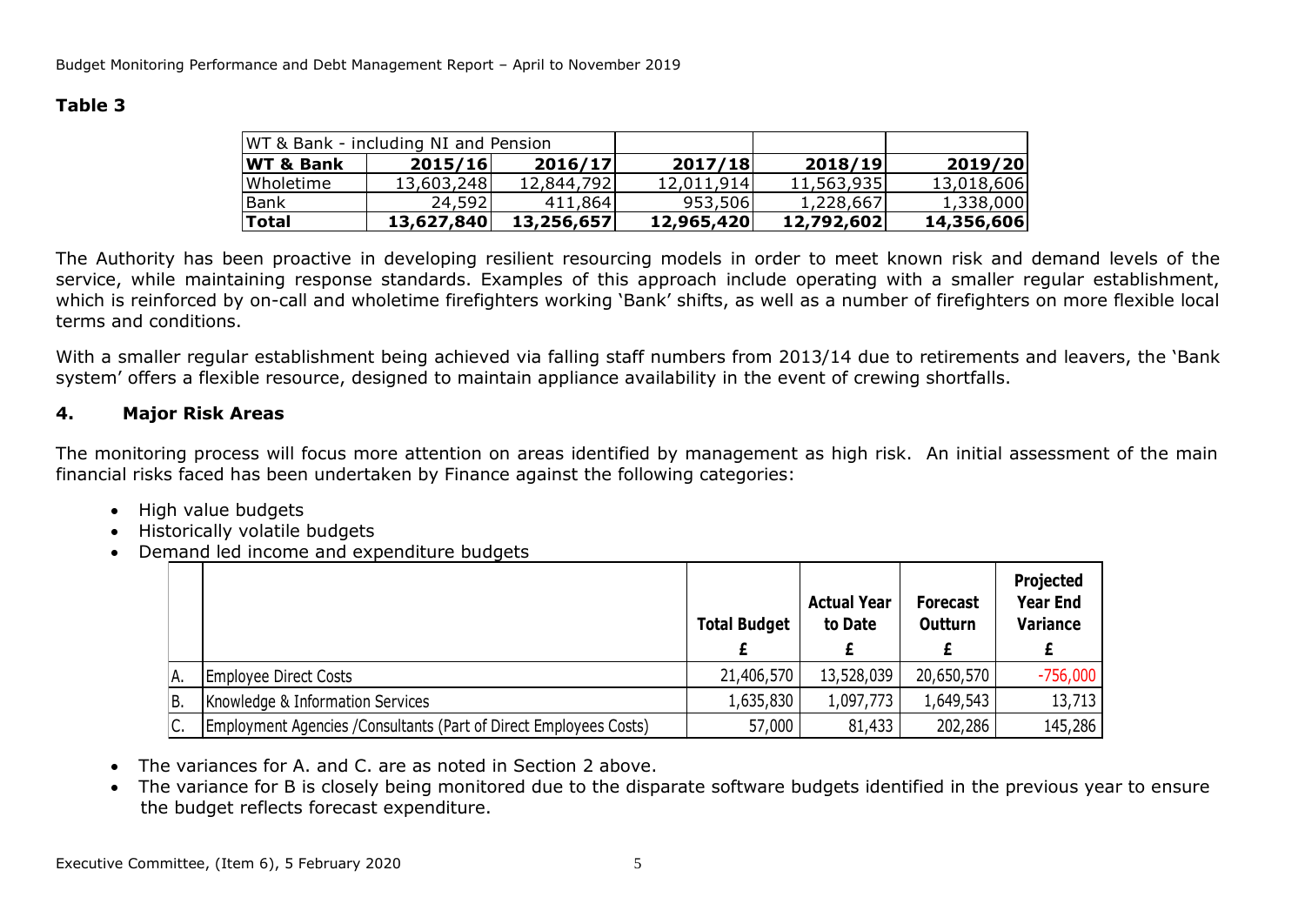# **5. Funding**

| <b>Funding</b>            | <b>Total Budget</b> | <b>Actual Year</b><br>to Date | <b>Forecast</b><br><b>Outturn</b> | <b>Projected Year</b><br><b>End Variance</b> |
|---------------------------|---------------------|-------------------------------|-----------------------------------|----------------------------------------------|
| Government Funding        | $-3,321,000$        | $-1,731,799$                  | $-3,494,000$                      | $-173,000$                                   |
| <b>Specific Grants</b>    | $-1,097,330$        | $-902,300$                    | $-1,106,441$                      | $-9,111$                                     |
| <b>NNDR</b>               | $-3,662,820$        | $-2,630,548$                  | $-3,694,933$                      | $-32,113$                                    |
| Top-up / Pooling Receipts | $-1,892,000$        | $-1,044,143$                  | $-1,813,965$                      | 78,035                                       |
| Precept                   | $-19,993,310$       | $-13,826,667$                 | $-19,993,310$                     | 0                                            |
| Movement in Reserves      | $-366,000$          |                               |                                   | 366,000                                      |
| <b>Grand Total</b>        | $-30,332,460$       | $-20,135,456$                 | $-30,102,649$                     | 229,811                                      |

The table below details the budget and forecast outturn for each category of funding.

The level of funding (excluding the top-up funding and reserves) is forecast to exceed the original budget by £214k, which is predominantly due to the Treasury (Central Government) making additional funds (£173k) available to cover the increased cost of pensions as a result of the changes in employer pension contributions (notification of this increase was not provided until after the budget had been approved). The remaining increase (£32k) in funding was in relation to additional business rates income due to the rate used to compensate for under-indexation of the top-up grant being greater than estimated at the time the budget was set.

Due to the current levels of underspend, the planned transfer from reserves (£444k) will no longer take place in 2019/20. These transfers were planned to offset the funding shortfall originally forecast for 2019/20. Of the £444k variance, £366k is shown within Movements in Reserves and £78k within Top-up Funding (the latter being funding originally forecast to be received in 2019/20 but received at the end of 2018/19).

This results in an overall net adverse variance of £230k in funding.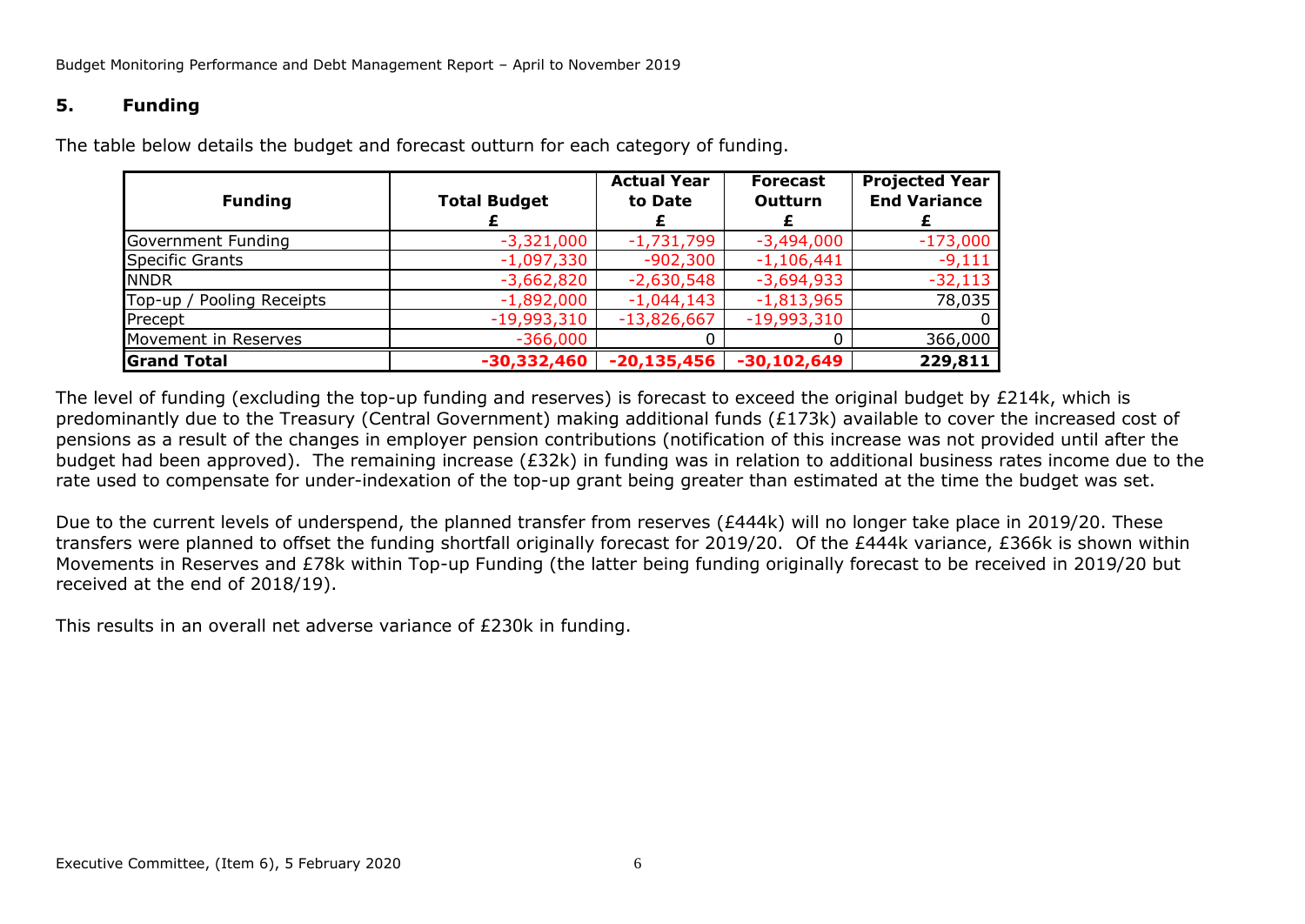# **6. Capital Summary**

The capital programme for 2019/20 is £9.535m, which includes £6.378m worth of carry forward capital projects from 2018/19.

| <b>Project Name</b>                          | Original Budget<br>2019/20 | <b>Carry Forwards</b><br>2018/19 | In Year<br><b>Approvals</b> | <b>Revised Budget</b><br>2019/20 | <b>Actual Year</b><br>to Date | Slippage     | <b>Forecast</b><br>Outturn | <b>Projected Year</b><br><b>End Variance</b> |
|----------------------------------------------|----------------------------|----------------------------------|-----------------------------|----------------------------------|-------------------------------|--------------|----------------------------|----------------------------------------------|
| Property                                     | 500,000                    |                                  |                             | 500,000                          | 115,753                       | 0            | 500,000                    | 0                                            |
| Property Review                              | 0                          | 5,874,542                        | 1,866,000                   | 7,740,542                        | 5,129,469                     | 0            | 7,740,542                  | 0                                            |
| <b>Total Property Portfolio</b>              | 500,000                    | 5,874,542                        | 1,866,000                   | 8,240,542                        | 5,245,222                     | $\mathbf{0}$ | 8,240,542                  | $\mathbf{0}$                                 |
| <b>CCTV Cameras</b>                          |                            | 24,485                           |                             | 24,485                           |                               |              |                            | $-24,485$                                    |
| Digital Radios                               | 0                          | 90,000                           |                             | 90,000                           | 0                             | 0            | 90,000                     | 0                                            |
| Hydraulic Equipment                          | 56,000                     | 4,020                            |                             | 60,020                           | 48,385                        | 11,635       | 48,385                     | 0                                            |
| Operational Equipment                        | 90,000                     | 32,249                           |                             | 122,249                          | 18,991                        | 0            | 122,249                    |                                              |
| Operational Red Fleet Vehicles               | 500,000                    | 314,656                          |                             | 814,656                          | 205,403                       | 256,300      | 558,356                    |                                              |
| Operational White Fleet Vehicles*            | 0                          | $\Omega$                         | 70,000                      | 70,000                           |                               |              | 70,000                     |                                              |
| <b>Total Fire Appliances &amp; Equipment</b> | 646,000                    | 465,410                          | 70,000                      | 1,181,410                        | 272,779                       | 267,935      | 888,990                    | $-24,485$                                    |
| ICT                                          | 75,000                     | 38,385                           |                             | 113,385                          | 92,602                        | 0            | 113,385                    |                                              |
| <b>Total Support</b>                         | 75,000                     | 38,385                           | O                           | 113,385                          | 92,602                        | $\mathbf{0}$ | 113,385                    | 0                                            |
| <b>Grand Total</b>                           | 1,221,000                  | 6,378,337                        | 1,936,000                   | 9,535,337                        | 5,610,604                     | 267,935      | 9,242,917                  | $-24,485$                                    |

# **7. Capital Funding**

The funding table provides a breakdown of how the capital programme will be funded.

| <b>Funding</b>                     | <b>Balance at 1</b><br><b>April 2019</b> | <b>Estimated</b><br>Transfers (in) |           | <b>Esitmate Balance</b><br>Transfers Out   at 31 March 2020 |  |
|------------------------------------|------------------------------------------|------------------------------------|-----------|-------------------------------------------------------------|--|
|                                    |                                          |                                    |           |                                                             |  |
| Revenue Contribution to Capital    | $-4,080,000$                             | $-2,226,000$                       | 5,730,827 | $-575,173$                                                  |  |
| <b>Other Capital Contributions</b> |                                          | $-3,446,000$                       | 3,446,000 |                                                             |  |
| Capital Receipts                   |                                          | $-66,090$                          | 66,090    |                                                             |  |
| <b>Total Capital Funding</b>       | $-4,080,000$                             | $-5,738,090$                       | 9,242,917 | $-575,173$                                                  |  |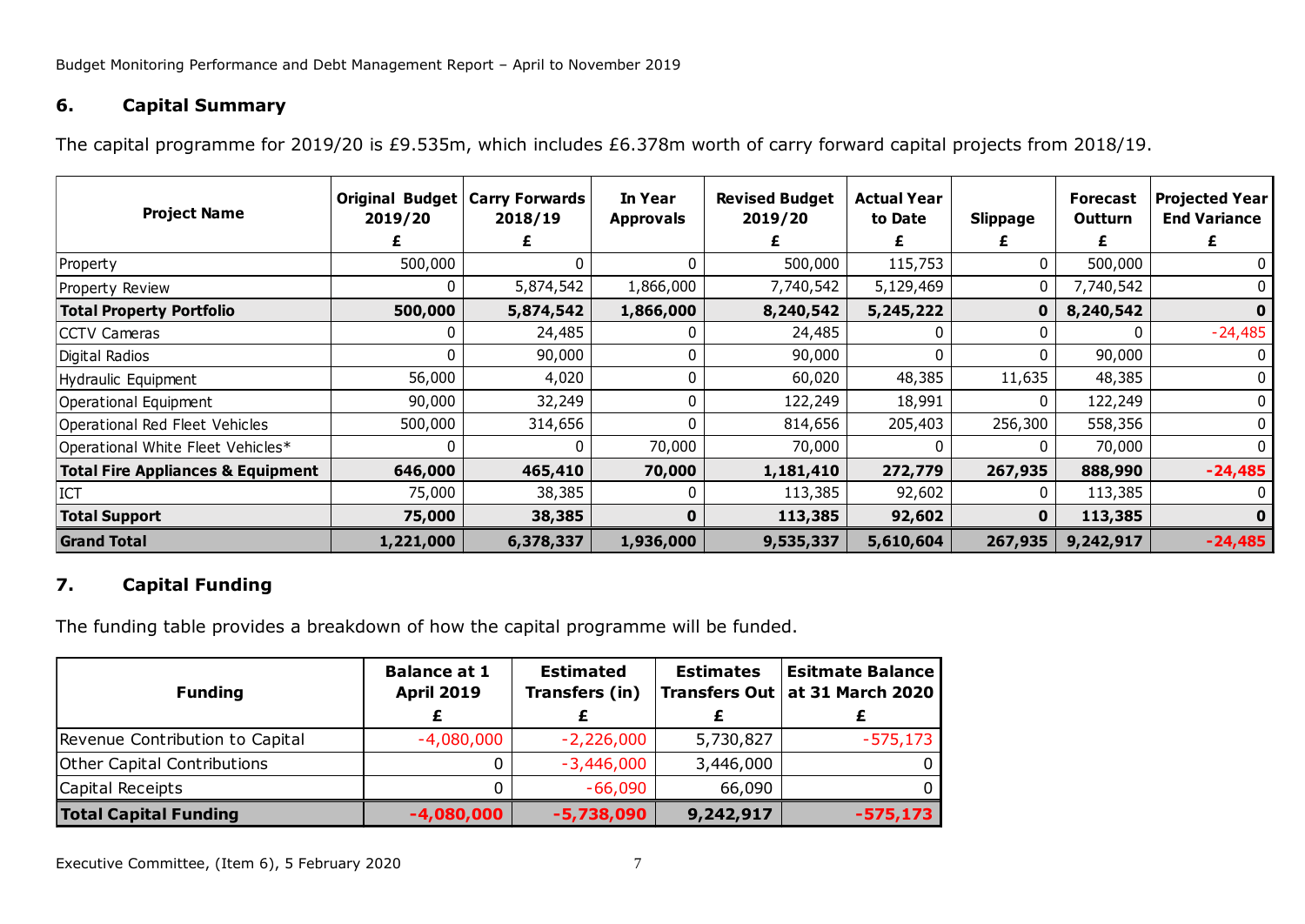# **Property Portfolio**

Property has been allocated £500k for 2019/20 in order to carry out essential property repairs. Actual capital expenditure includes the replacement of the air handling system located at Marlow Fire Station, along with minor works at both Aylesbury and Stokenchurch Fire Stations and the purchase of furniture for BHQ and Unit 7.

The carry-forward slippage from 2018/19 of £5.875m for Property Review relates to the Blue Light Hub (BLH) project, which is anticipated to be completed by the end of the 2019/20 financial year. An additional £1.866m has been approved in-year for further capital expenditure on the BLH, including the completion of a decked car park and the fit-out of the top floor for leasing to third parties at a commercial rate.

## **Fire Appliances & Equipment**

A capital budget of £0.646m for 2019/20 has been allocated for the purchase of hydraulic equipment, operational equipment and operational vehicles red fleet. Hydraulic equipment will be purchased in line with delivery of red fleet appliances and to replace ageing hydraulic equipment that is nearing the end of its useful life. A slippage of £0.012m is being projected for hydraulic equipment. Operational Equipment will be purchased throughout 2019/20, in line with the equipment replacement programme with actual capital expenditure year to date being spent on fire hoses and rescue kits.

Several new operational red fleet vehicles have been introduced to the fleet in recent years. This is in line with the fleet strategy aiming to replace the ageing fleet, which have come to the end of their useful life. A slippage of £0.256m is anticipated following the delay in delivery of a further two red fleet appliances, which are currently in the build stage and are expected to be delivered in the next financial year (2020/21). Operational white fleet vehicles are projecting a spend of £0.070m. This relates to the purchase and fit out of four white fleet vehicles, which will be used as emergency response vehicles.

The carry-forward slippage of £0.465m from 2018/19 relates to the purchase of: CCTV, digital radios, hydraulic equipment, operational equipment and operational red fleet vehicles. During September 2019, it was agreed no further capital expenditure is expected on CCTV and therefore has been offered up as a saving and this has been reflected in the forecasts. Currently discussions are underway regarding the capital purchase of digital radios, with the Research and Development lead collaborating with other Thames Valley Fire Services to scope the possibility of a joint purchase. Slippage seen on operational equipment and operational red fleet vehicles relate to the delay in delivery of two red fleet appliances (relating to 2018/19), which are now in service.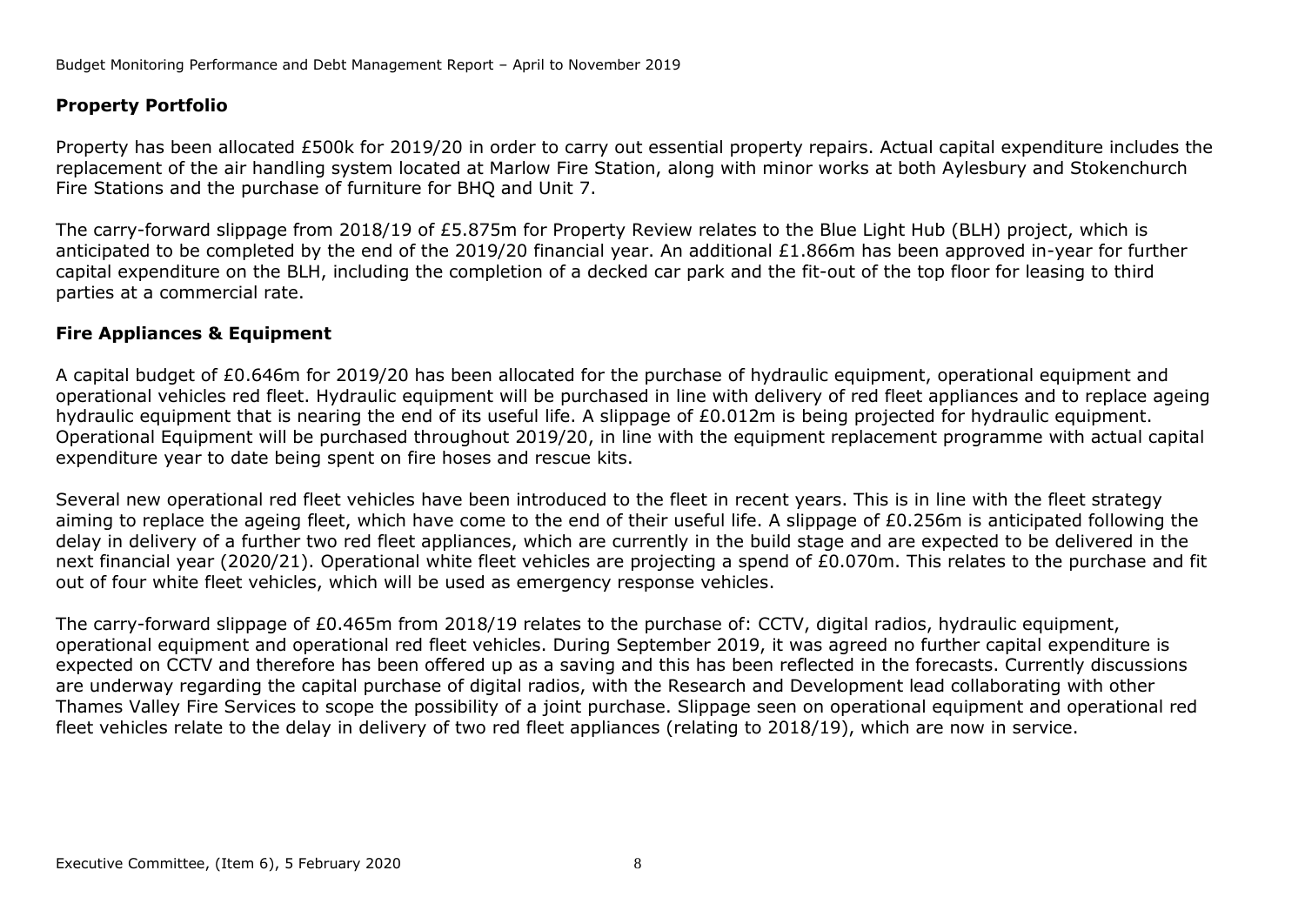# **Support**

ICT has been allocated £0.075m for 2019/20, along with a carry-forward slippage of £0.038m, which will predominantly be utilised to purchase hardware, as per the ICT replacement strategy. Actual capital expenditure to date include laptops, tablets and cabling works.

## **8. Reserves**

The reserves table provides a breakdown of the general fund and earmarked reserves (revenue and capital).

| <b>Reserves</b>              | <b>Balance at Start</b><br>of year<br>£000 | Projected<br><b>Movement</b><br>£000 | <b>Balance at</b><br><b>End of Year</b><br>£000 |
|------------------------------|--------------------------------------------|--------------------------------------|-------------------------------------------------|
| General Fund                 | $-1,500$                                   | $-103$                               | $-1,603$                                        |
| Earmarked Reserves (Revenue) | $-1,818$                                   | 216                                  | $-1,602$                                        |
| Earmarked Reserves (Capital) | $-4,080$                                   | 3,505                                | $-575$                                          |
| <b>Total Reserves</b>        | $-7,398$                                   | 3,618                                | $-3,780$                                        |

## **9. Performance Indicators**

The table below shows the performance targets and actuals (rolling averages) for the year to date.

| <b>Description</b>                            | 2018/19<br><b>Actual</b> | 2019/20<br><b>Target</b> | 2019/20<br><b>Actual (rolling</b><br>average) |
|-----------------------------------------------|--------------------------|--------------------------|-----------------------------------------------|
| <b>Budget Monitoring Training</b>             | 100.0%                   | 100.0%                   | 100.0%                                        |
| Managers accessing Integra Cost Centre Report | 100.0%                   | 100.0%                   | 100.0%                                        |
| % invoices paid within 30 days                | 91.0%                    | 100.0%                   | 100.0%                                        |
| Budget Mon. Report turn-around (working days) | 7 days                   | 7 days                   | 7 days                                        |

Budget monitoring training is provided to managers assuming responsibility for budget management and control. A risk based approach is applied to budget monitoring with resources allocated to high risk areas. This supports a proactive challenge role for Finance and budget holder engagement. Compliance to date has been at 100%.

The percentage of invoices paid on time is 100%. Suppliers have been reminded to send all invoices directly to finance.